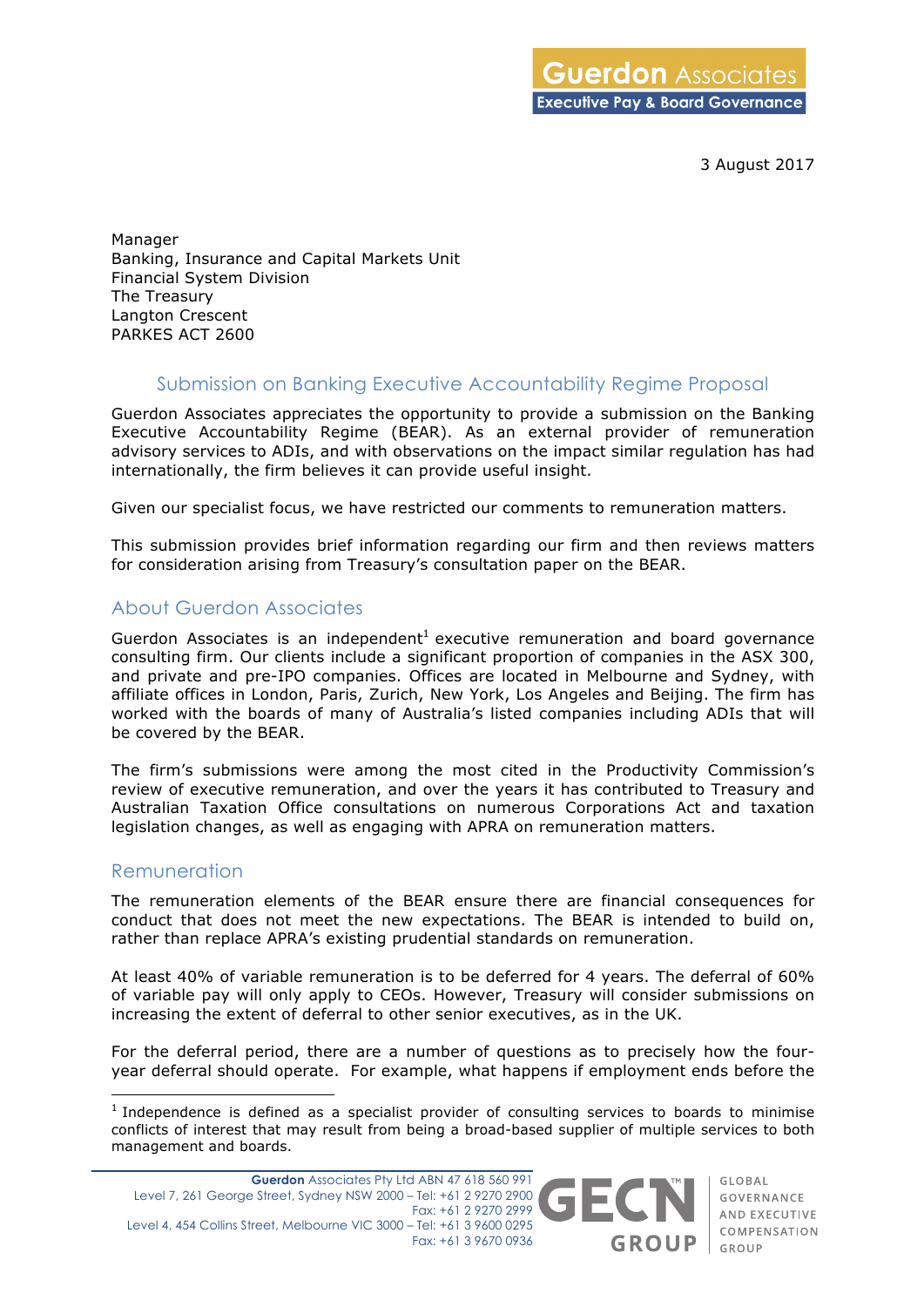end of the four-year period? Can tranches of the deferred amount vest over the period, or must there be a deferral of the full amount for the full 4 years?

The consultation paper makes no mention of clawback (i.e. recovery of monies paid) provisions that are already a policy of many ADIs and how the BEAR will interact with such policies.

Overall, the BEAR places too much emphasis on variable pay, not unlike the UK senior manager regime on which it is modelled. There is not a balanced view of remuneration as a whole, lacks recognition as to how remuneration frameworks may change, and does not recognise the role an integrated remuneration framework can have on executive accountability and prudential management.

For example, there are currently significant reviews by major listed companies to "simplify" remuneration. In concert with UK trends, it is likely that the extent of variable remuneration may reduce in many industries. This is already evident in the UK financial services sector, and appears to be as much in response to regulation as it is to external investor issues with "complexity". If variable remuneration as a proportion of total remuneration declines, so will a BEAR with a focus on variable remuneration have less impact on executive accountability.

The mandatory deferral and deferral term mandated by BEAR could hasten the extent that ADI variable pay proportion will reduce in favour of fixed remuneration, which may cascade through all levels of the ADI. This will increase an ADI's fixed costs, making it more vulnerable to cyclical downturns, or another financial crisis.

In addition, the effectiveness of remuneration to encourage better risk management via incentive remuneration will reduce in proportion to the extent that variable remuneration is also reduced. There is already a view that current high levels of variable remuneration in the major banks have contributed to low earnings volatility and hence sound prudential management<sup>2</sup>. If the mandatory requirements of the BEAR serves to discourage the application of variable remuneration, as we suspect it will, then the BEAR's effectiveness for better executive accountability and prudential risk management will have an effect opposite to what is intended.

The Treasury paper does pose questions on causes for concern. Guerdon Associates' responses are below.

#### Would deferring variable remuneration be likely to result in a shift from variable to base remuneration?

GA answer – Yes. The mandated deferral under BEAR will make remuneration packages less attractive due to an effect known in behavioural economics as hyperbolic discounting. That is, the value of a reward is discounted when it is deferred. A dollar deferred is not as valuable as a dollar now. So, for a given company expense, there would be higher utility and more effectiveness in paying the dollar now, rather than deferring it. Higher utility will be achieved by "bypassing" BEAR requirements through higher fixed pay, in lieu of variable pay. Smaller ADIs (such as credit unions), with little

 $2$  This has been an outcome to initial criticism from 2 proxy advisers and some institutional investors that ASX listed bank incentive pay was really "fixed pay in drag". An analysis of performance parameters and outcomes indicates that low incentive pay variability is an outcome of low earnings volatility (or vice versa). Given both APRA's capital requirements, and investors' needs for yield, this is an outcome that appears to meet the needs of both stakeholders, despite the criticism.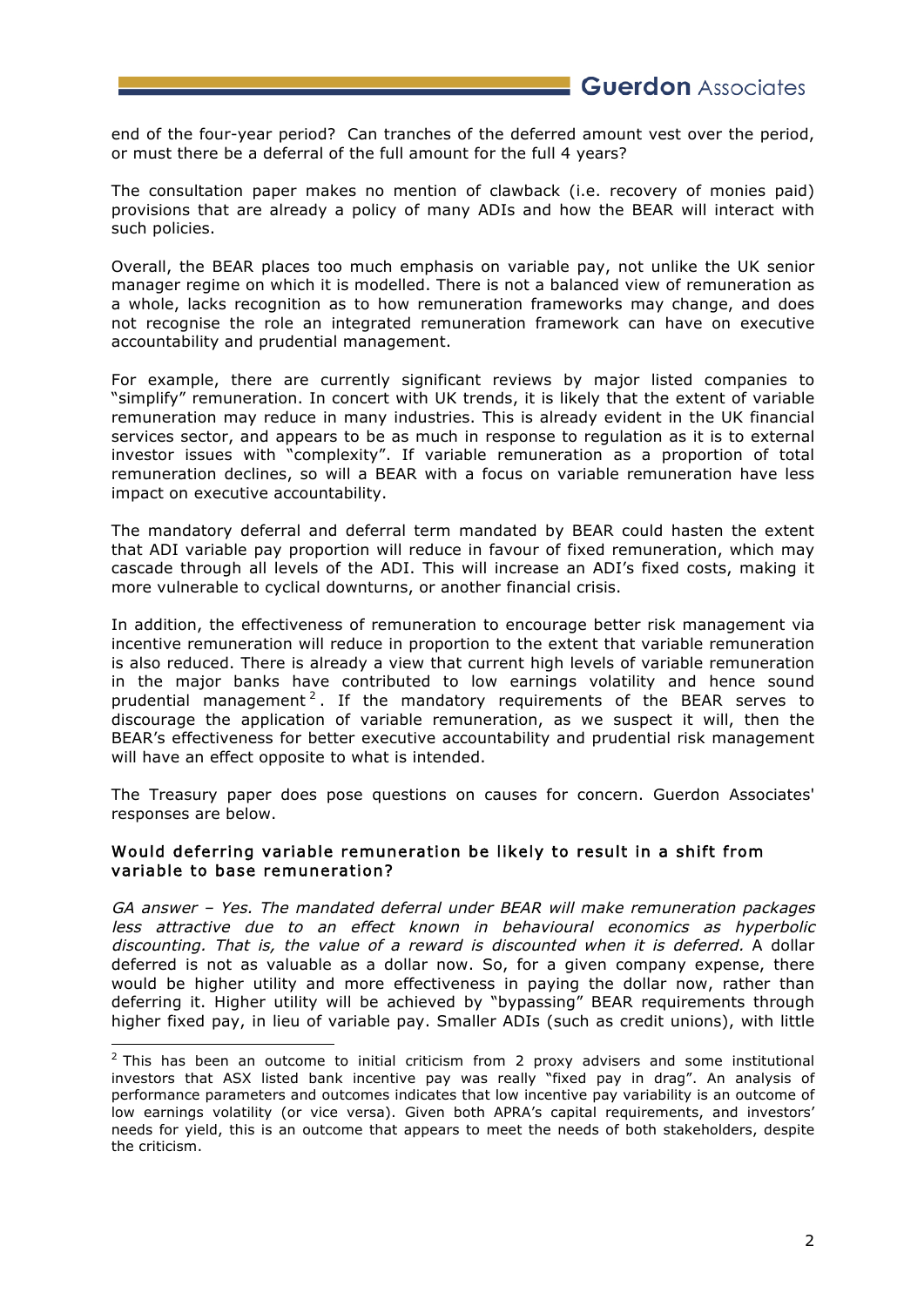**Guerdon** Associates

or no deferred remuneration and relatively modest levels of fixed and variable pay, would be immediately tempted to do away with variable pay completely. However, the same impetus would apply to all ADIs.

## Would this be problematic?

GA answer – Yes, for these reasons:

- 1. A pay component that is variable with results buffers a bank from dipping into its capital, ensuring it is more robust. Limiting or reducing this for any staff is not a positive development. The European experience shows us that variable pay is likely to be converted to fixed pay once regulation focuses on limiting variable pay.
- 2. With the emphasis on variable pay and none at all on other pay, APRA would be relatively powerless to consider adjustments if banks just move to fixed pay. The focus should not be limited to variable pay.
- 3. Variable pay has a direct and powerful impact on behaviour. As such, it could be a mechanism for effective prudential outcomes, i.e. it could vary with prudential results/quality. Its reduction or elimination would rob the board, regulators, depositors and owners with a powerful tool to focus executive attention.
- 4. ADIs will be less able to attract executives with otherwise suitable experience from non-ADIs, or countries with less onerous regulation. A reduction of the talent pool will be detrimental to all stakeholders.

If so, can anything be done to prevent this outcome?

GA answer – No, unless the BEAR focus is on total pay, and not just variable pay. Otherwise the response to reduce variable pay will be a function of the economic utility of the remuneration package in a competitive banking environment. We saw this in Europe and UK when maximum incentive pay was mandated to a maximum of 1 times fixed pay, and the requirement under CRD IV to defer <sup>a</sup> significant proportion of variable remuneration for up to 5 years. The outcome was a reduction in incentive pay opportunity and large increases in fixed pay.

#### What are the complexities in defining variable remuneration, including in relation to non-cash remuneration?

GA answer – this is not complex. However, it is acknowledged that many confuse the vehicle of remuneration with its primary purpose. That is, variable remuneration is remuneration that is contingent on performance. This is independent of the payment vehicle, which could be cash, equity, bank bonds, or other non-monetary benefits. Many may call equity remuneration a long-term incentive (LTI). This is incorrect. An LTI is a payment for performance measured over a period that is greater than 12 months. Equity is a payment vehicle that can be paid as part of fixed remuneration, short-term incentive (STI) or LTI.

Does the proposed principles-based definition of variable remuneration provide sufficient clarity as to the application of the BEAR to current and potential future remuneration structures?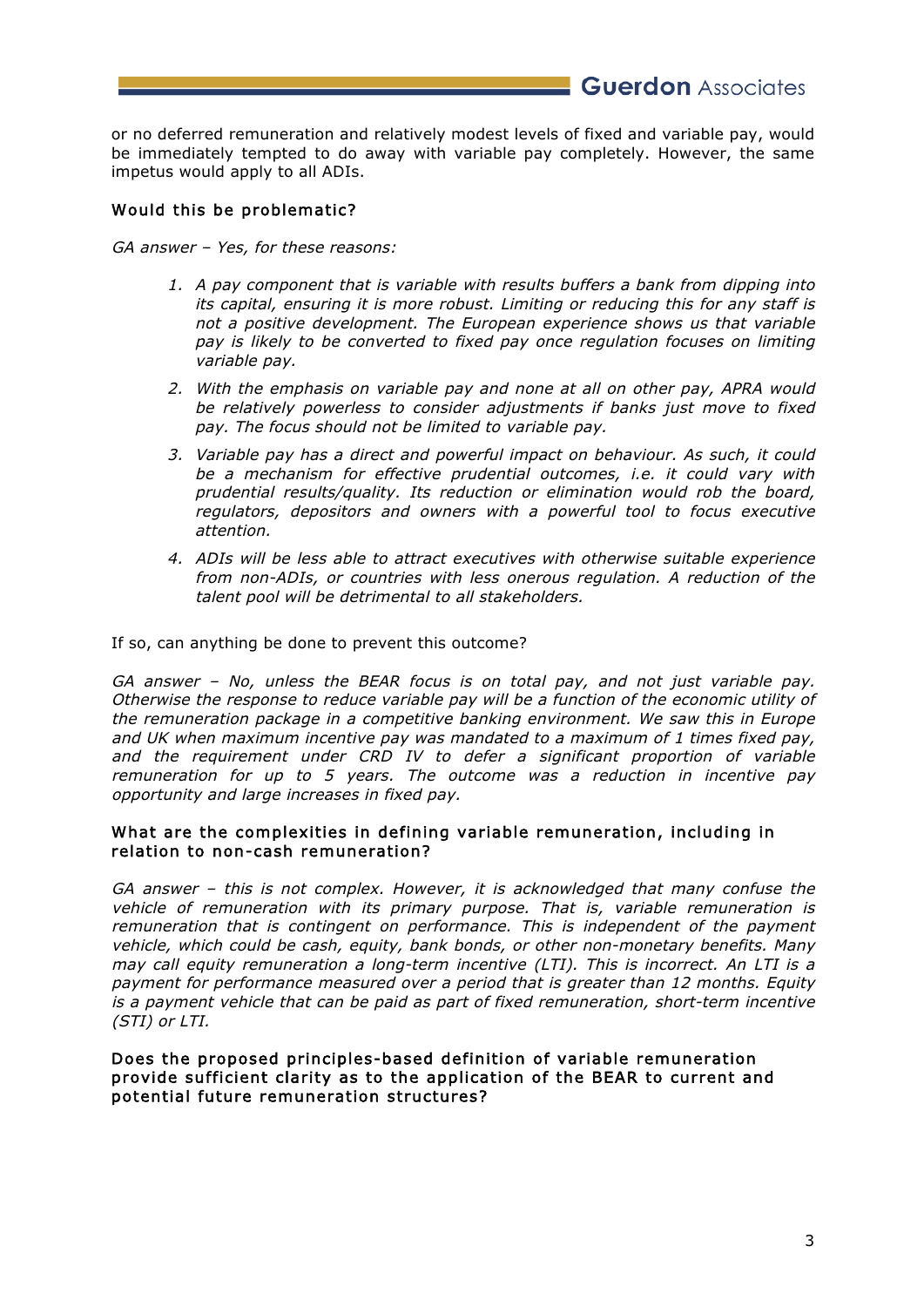**Guerdon** Associates

GA answer - The definition in the Treasury paper is that it includes "that part of total remuneration that is discretionary and conditional upon performance and the delivery of results, including individual and business performance and results."

This definition is poorly drafted, and could be simplified. For example, remove unnecessary and limiting conditional requirements so that the definition is simply: "that part of total remuneration that is conditional upon performance". This is all that needs to be said to define variable remuneration.

#### Is the proposal for deferring 60 per cent of the variable remuneration of certain executive accountable persons appropriate?

GA answer – no, it is not appropriate. It is too prescriptive. For example, if a bank already defers a part of fixed pay in equity (e.g. The CEO of Bendigo and Adelaide Bank has 40% of fixed pay deferred), does it need to defer any variable pay? One advantage of deferring pay is that it can be forfeited in specified circumstances (i.e. malus is applied). The source of deferral i.e. fixed pay or variable pay, need not necessarily be a concern. Another example is where an executive has accumulated a majority of his/her net personal wealth in bank equity, savings deposits or bank bonds. Would it be as necessary for this executive to have as much remuneration deferred?

APRA already has powers to compel a bank to amend pay policy, and its PPG 511 has well-regarded guidelines. Given that ADIs number in the tens, and not thousands, this is not too much to get across, while it enables banks to tailor policies to meet strategic ends and apply good prudential controls given their circumstances.

#### Are the proposed enhancements to APRA's remuneration powers appropriate?

GA answer – not enough information has been provided in the Treasury paper on what these powers could be.

## Suggestions

- 1. Do not require a mandatory deferral of variable pay, as variable pay may reduce, with unintended consequences for accountability and prudential management.
- 2. Require APRA to consider all elements of executive and risk taker remuneration for prudential risk management purposes, rather than just variable pay, to better cope with changes in remuneration frameworks stemming from regulatory and market forces.
- 3. Request APRA amend PPG 511, which currently suggests deferral of variable remuneration for later ex-post facto adjustment in light of excessive risk taking. Replace with a preference for deferred remuneration (either fixed or variable) which can be reduced if outcomes from poor prudential management come to light. This is a broader application that goes beyond "excessive risk taking" to the key focus of better prudential management. This amendment would reflect evidence from behavioural research that indicates people are more likely to respond more strongly to the risk of loss than the opportunity of gain, all else being equal. The guidelines may also require that a bank consider the extent that an individual executive is personally exposed to bank risk (e.g. through the proportion of net assets in savings deposits, equity or bonds; time to retirement etc.).
- 4. Rather than blanket mandatory deferral and deferral periods, require APRA to certify that each ADI's executive remuneration framework and policy encourages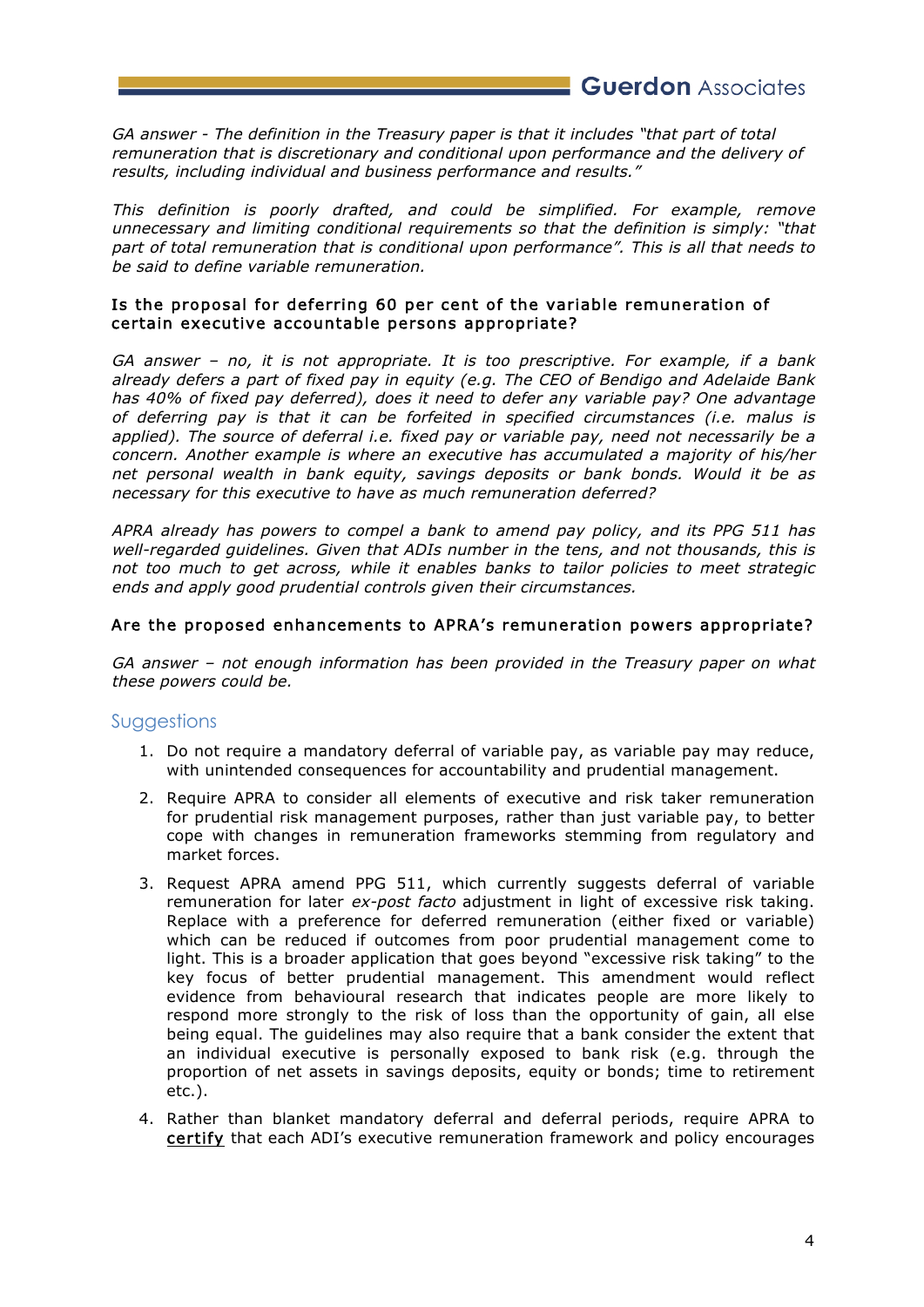**Guerdon** Associates

sound prudential management  $3$ . That is, ADI's will be freer to develop remuneration frameworks that suit their circumstances, which APRA would compare against the data is has collected to ensure it addresses areas of concern or weakness. This will require APRA to develop and apply a certification process to take into account the many factors that could contribute to excessive risk-taking, or conversely, sounder prudential management. It will also take time and resources to certify remuneration for the 144 Australian ADIs currently supervised. However, Guerdon Associates believes that this tailored approach will result in more effective prudential management than a mandated "one size fits all" remuneration requirement irrespective of ADI circumstances.

5. In order for APRA to meet the requirement in (5) above, authorise APRA to mandate the provision of data from ADIs to permit a more effective and nuanced approach to each ADI's executive remuneration. This data may include personal data from executives in addition to the data for "fit and proper" assessment, such as a register of pecuniary assets. For example, a bank CEO who has 60% of his/her personal wealth in bank equity will have a different perspective on bank risk taking than a bank CEO with 5% of his/her personal wealth in equity. The data are necessary for the formulation of an effective policy tailored to each bank. In the examples above, the first bank would not require the executive to defer as much pay into equity, while the second bank may need to require both a much more significant payment in deferred equity (or bank bonds) and the imposition of a high CEO share ownership requirement. These and other data that behavioural research has shown to have major influences on risk taking behaviour are currently not collected or considered by prudential authorities, or most bank boards. The specific data requirements based on behavioural research will be subject to refinement over time, as more research becomes available. For this reason, the specific data required should not be hard wired in legislation.

## Concluding remarks

Guerdon Associates acknowledges that the suggested approach for the BEAR to require APRA to take into account each ADI's circumstances for certifying its remuneration is appropriate, and will require more resourcing than is currently the case. However, this tailored approach would result in better executive accountability for prudential management than mandating a "one-size fits all" method of paying key executives.

We would be pleased to respond to any queries you may have in relation to this submission.

Michael Asimon

Michael Robinson

<sup>&</sup>lt;sup>3</sup> We acknowledge that some remuneration frameworks that provide for the most effective prudential framework may not meet publicly listed entities' shareholder requirements for remuneration report and equity grant voting purposes. However, Guerdon Associates believes that there will be sufficient "APRA certifiable" alternatives for each entity that would also receive sufficient confidence from shareholders, providing there are good levels of engagement between stakeholders.